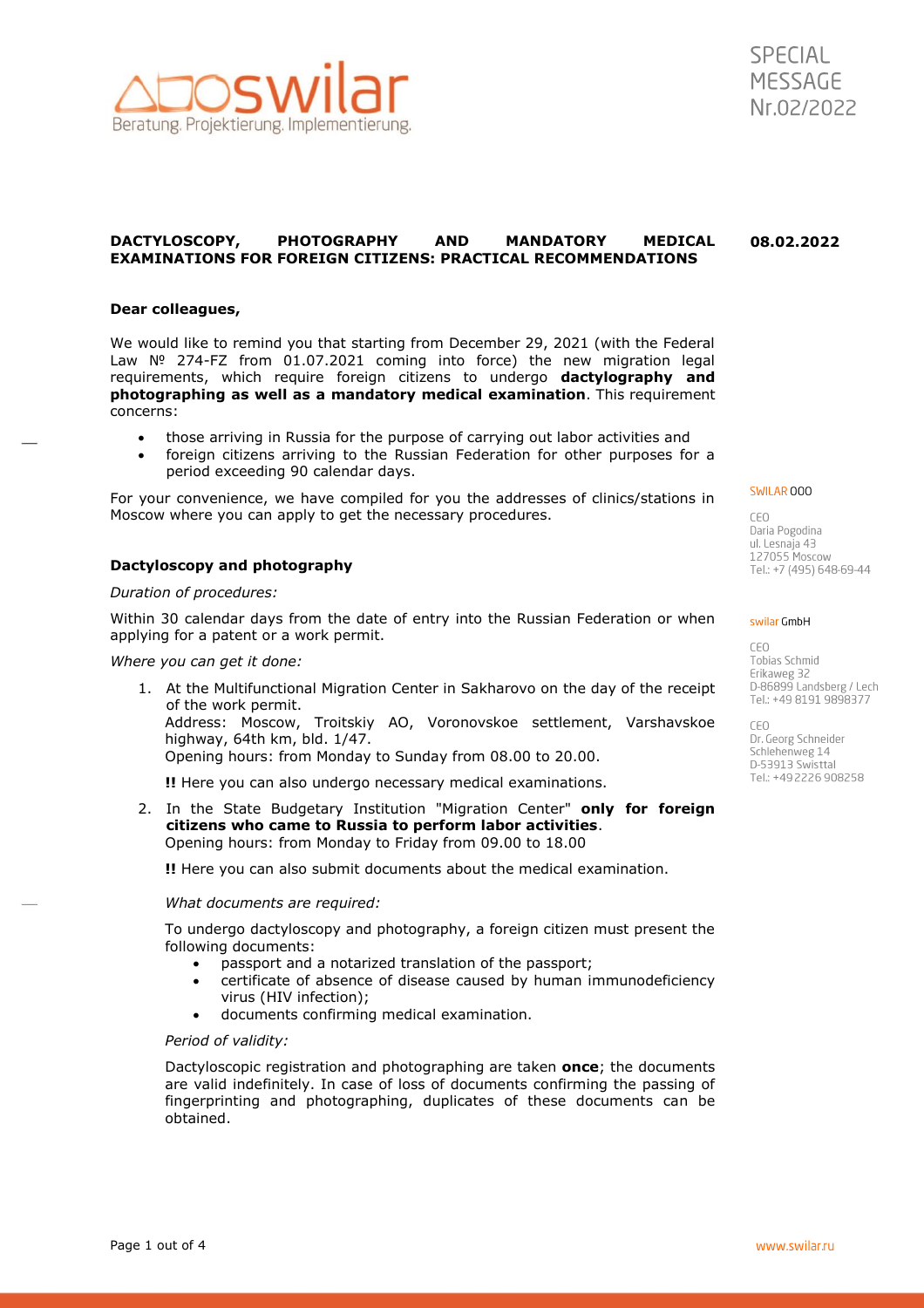

# **Medical examinations**

*Time requirements for medical examinations:*

- for foreign citizens arriving in Russia for labor purposes within 30 calendar days from the date of entry into the Russian Federation. At the same time the foreign citizen is obliged to present these documents to migration authorities within thirty days from the date of entry;
- for other foreign citizens within 90 calendar days from the date of entry into the Russian Federation.

# *What documents are required:*

- passport and notarized translation of the passport;
- migration card;
- registration at the place of residence.

*Where you can get it done (in Moscow):*

# **1. CENTRAL DEPARTMENT FOR SPECIALIZED MEDICAL CARE**

Address: Leninsky Prospekt, 17, room 56. Phone: 8 499 558-58-28, 8 495-952-34-22. Opening hours: from 09.30 to 13.00 on working days according to the order of the person in the line. Range of necessary medical examinations: except fluorography.

# **2. Kutuzovsky clinic**

Address: 41 Kutuzovsky Prospekt. Phone: 8 499-249-25-55, 8 499 558 58 28. Opening hours: working days from 09.00 to 15.00. Range of necessary medical examinations: except fluorography.

# **3. Clinic named after V.G. Korolenko**

Address: 3, Kosinskaya str. Phone: 8 495-770 -09-83. Opening hours: working days from 09.00 to 15.00. Range of necessary medical examinations: There is no information about the possibility of fluorography.

# **4. Proletarsky clinic**

Address: 22 Melnikova St. Phone: 8 495-674-36-24, 8-499-558-58-28. Opening hours: working days from 09.00 to 15.00. Range of necessary medical examinations: except for phthisiatrician.

# **5. Ostankinsky clinic**

Address: 103, Prospekt Mira St. Phone: 8-495-682-30-91, 8-495-682-30-80. Opening hours: working days from 09.00 to 15.00. Range of necessary medical examinations: There is no information about the possibility of fluorography.

# **6. Sakharovo Multifunctional Migration Center - Branch "Multifunctional Medical Center of Labor Migration"**

Address: Moscow, Troitskiy AO, Voronovskoe settlement, Varshavskoe highway, 64th km, bld. 1/47.

Opening hours: from Monday to Sunday from 08.00 to 20.00.

Full range of necessary medical examinations, including fluorography: yes.

**7. State Budgetary Institution "Moscow City Scientific and Practical Center for Fighting Tuberculosis of the Department of Health of the City of Moscow".**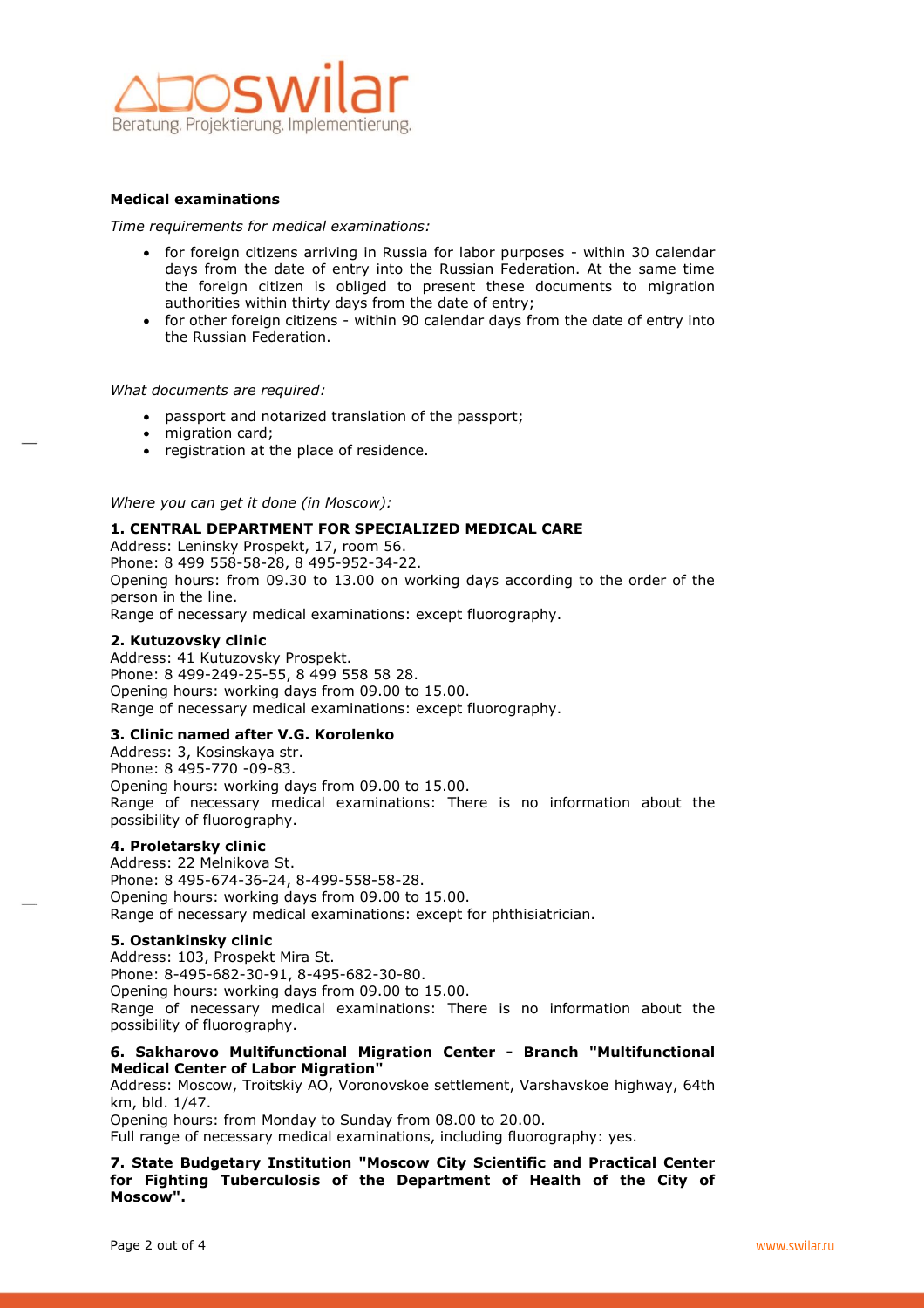

Address: 18, Dokukin St. Phone: 8-499-187-78-72, 8-499-187-90-77. Opening hours: 8.00-20.00, Saturday from 9.00-16.00. Full range of necessary medical examinations, including fluorography: Yes.

Please note that the approximate time to take the tests takes 3 hours. Term of preparation of the medical report after examination and tests takes up to 7 working days.

# *Where to submit the results of the medical examination*

The results of the medical examination must be submitted in person to the migration authorities, considering the deadlines established by law.

You can submit the results of the medical examination:

- 1. At the Multifunctional Migration Center in Sakharovo on the day of the receipt of the work permit. Address: Moscow, Troitskiy AO, Voronovskoe settlement, Varshavskoe highway, 64th km, bld. 1/47. Opening hours: from Monday to Sunday from 08.00 to 20.00.
- 2. In the State Budgetary Institution "Migration Center" **only for foreign citizens who came to Russia to perform labor activities**. Opening hours: from Monday to Friday from 09.00 to 18.00

**!!** Here you can also undergo dactyloscopy and photography.

### *First-hand comment from our foreign colleague.*

I came to Russia at the beginning of January and, therefore, had to undergo a medical examination and fingerprinting.

I had a medical check-up in the medical center at 18 Dokukin St., because you can take all the analyses there and there is no need to go to other institutions. The line (without an appointment, the principle of a live line) was already quite long at 10 o'clock in the morning, so it is advisable to come early. The staff is friendly and helpful, but if you do not speak Russian, it is worth bringing an interpreter.

I ended up spending 4 hours in the clinic, including 3 hours in line, the tests themselves were done within an hour.

I received the results in 7 working days in the same building.

For fingerprinting I decided to go to the migration center in Sakharovo. I arrived by public transportation at 8 am and was directed to Gate 1 (for work permit holders). It took me 1.5 hours to get a voucher, then another 2 hours before I could get fingerprinted and photographed. It takes 4-6 business days to get confirmation that all the documents have been submitted.

Including the drive there and back, the whole procedure took me 10 hours. The staff is friendly and diligent, but the process on site is very unclear.

### **Summary of the procedure**

Let's summarize the order and steps of the above procedures:

1. Have your tests done at one (or several, in case one of the specialists/examination options is not available at the chosen center) of the medical centers listed above.

2. Receive test results from the appropriate medical center after 7 business days.

3. Get fingerprinted and photographed.